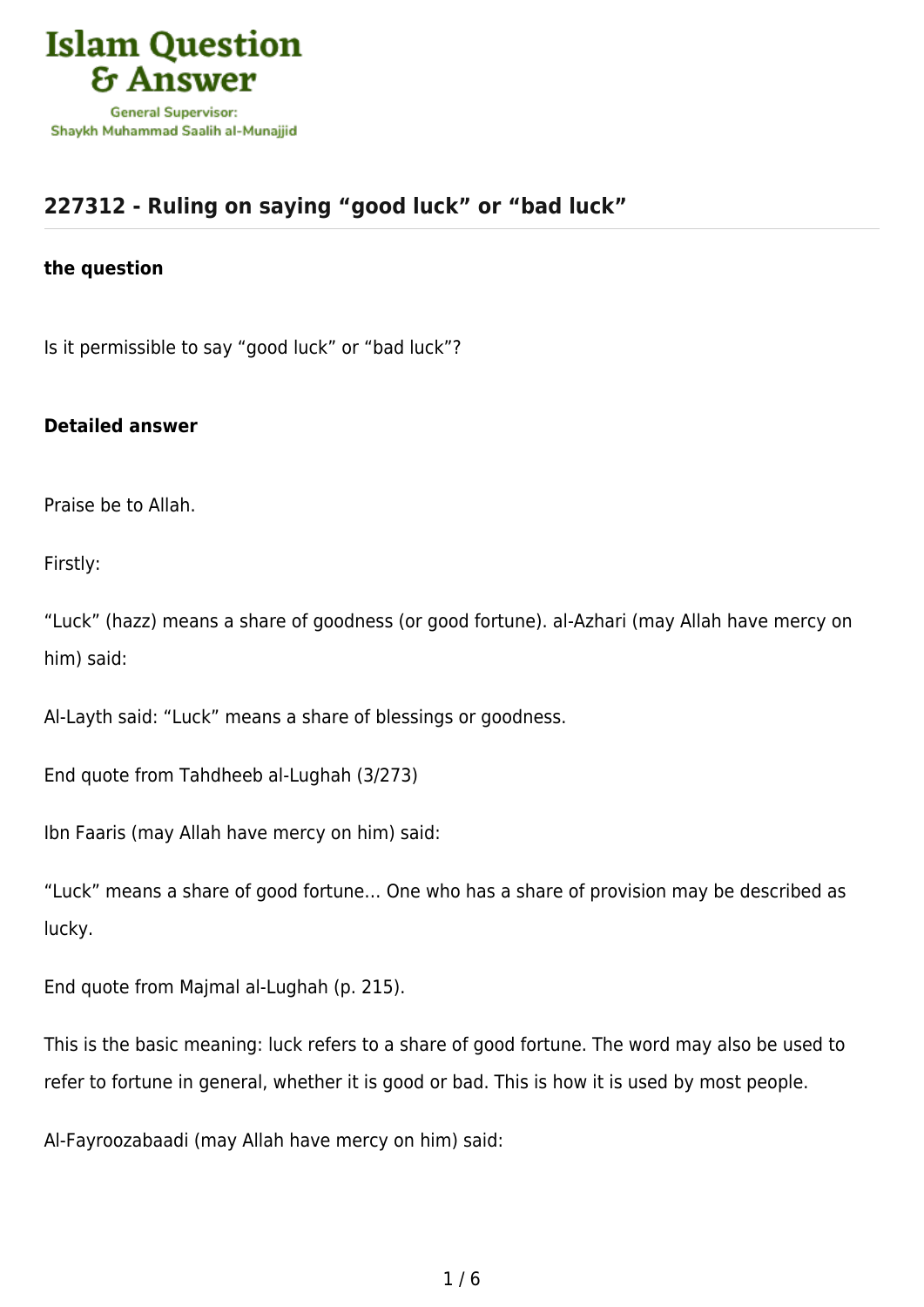

"Luck" refers to one's share or fortune; or it may be used specifically to refer to one's share of good fortune.

End quote from al-Qaamoos al-Muheet (p. 695)

Al-Minnaawi (may Allah have mercy on him) said:

"Luck" is one's decreed share.

End quote from at-Tawqeef (p. 142)

Based on that, when people say "good luck" and the like, as a kind of supplication for the person to whom it is said, and wishing him well, there is nothing wrong with that, as is obvious; in fact it is praiseworthy because it is a kind of supplication for good and wishing the Muslims well.

But one should not wish or pray for bad luck for a Muslim, because this involves transgression and enmity towards one's brother in faith.

Muslim narrated in his Saheeh (2735) from Abu Hurayrah, from the Prophet (blessings and peace of Allah be upon him) that he said: "A person will still be answered so long as his supplication does not involve sin or severing ties of kinship, and so long as he does not become impatient." It was said: O Messenger of Allah, what does being impatient mean? He said: "Saying, I offered supplication, and I offered supplication, and I did not receive any response, then he becomes frustrated and stops offering supplication."

Al-Bukhaari (13) and Muslim (45) narrated from Anas ibn Maalik that the Prophet (blessings and peace of Allah be upon him) said: "No one of you truly believes until he loves for his brother what he loves for himself."

Secondly: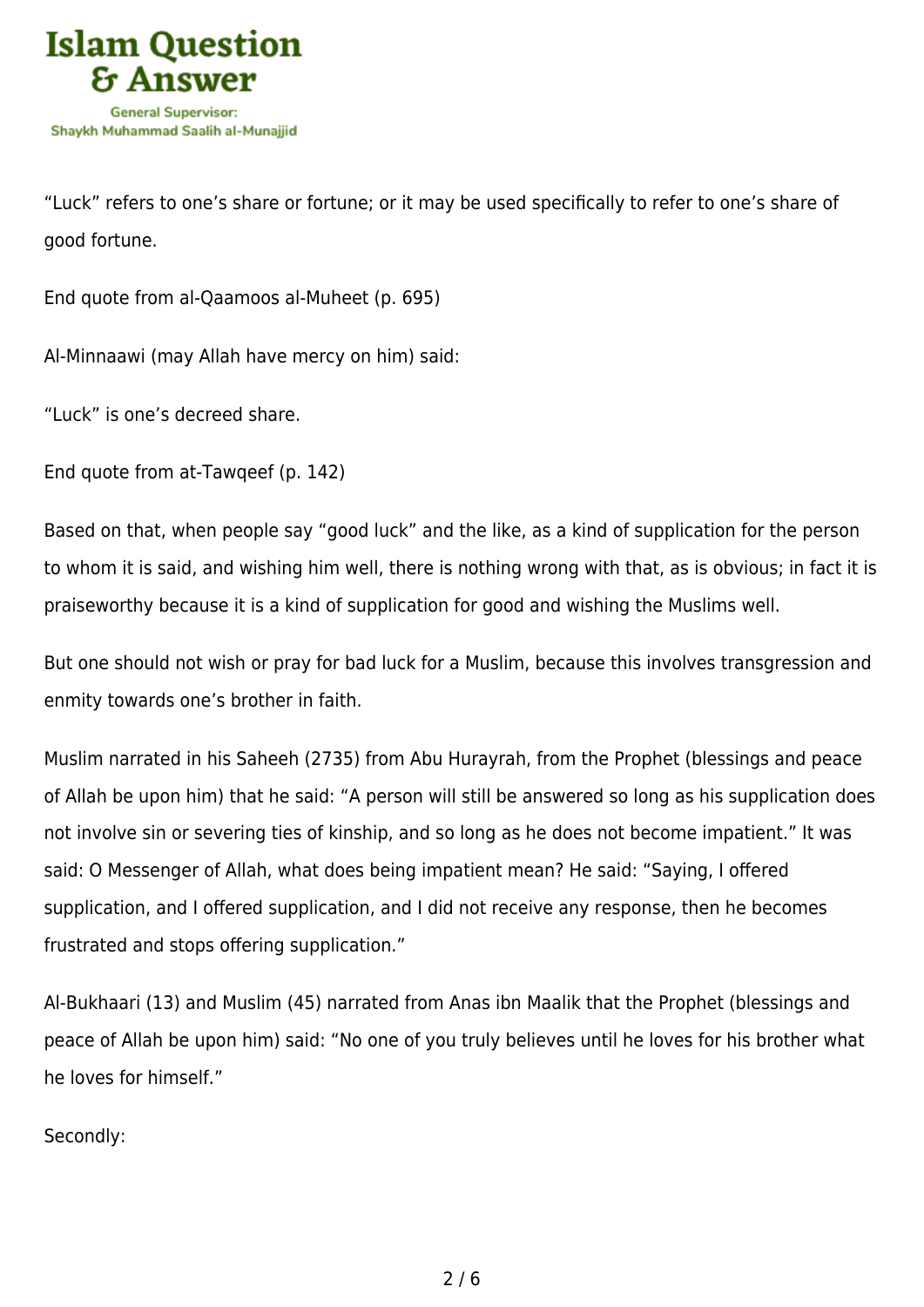

Shavkh Muhammad Saalih al-Munaiiid

If the one who says "good luck" is saying it by way of telling something that happened, so if something good happens to him he says that it was good luck, and if something bad happens to him, he says that it was bad luck, in this case too there does not seem to be anything wrong with it, in sha Allah. In the case of something good happening, then the matter is clear, and it comes under the heading of speaking of the blessings of Allah and thanking Him for what He decreed for him. In the case of something bad happening, then what appears to be the case is that there is also nothing wrong with it, if he is telling of something that actually happened as it appears to be, to the best of the person's knowledge. It is well-known that things may happen to a person in his life that upset him, and this is bad luck, according to what people customarily think and say; in fact it is something that is also said in the shar 'i texts. Allah, may He be exalted, says (interpretation of the meaning):

"Say (O Muhammad (blessings and peace of Allah be upon him)): I possess no power of benefit or hurt to myself except as Allah wills. If I had the knowledge of the Ghayb (unseen), I should have secured for myself an abundance of wealth, and no evil should have touched me" [al-A'raaf 7:188]

"Is not He (better than your gods) Who responds to the distressed one, when he calls Him, and Who removes the evil, and makes you inheritors of the earth, generations after generations. Is there any ilaah (god) with Allah? Little is that you remember!" [an-Naml 27:62].

This is also what is meant by hasanah (good, good fortune) and sayyi'ah (evil, bad fortune), which is referred to in verses such as the following (interpretation of the meaning):

"And if some good reaches them, they say, 'This is from Allah,' but if some evil befalls them, they say, 'This is from you (O Muhammad (blessings and peace of Allah be upon him)).' Say: 'All things are from Allah,' so what is wrong with these people that they fail to understand any word?" [an-Nisa' 4:78]

"And We tried them with good (blessings) and evil (calamities) in order that they might turn (to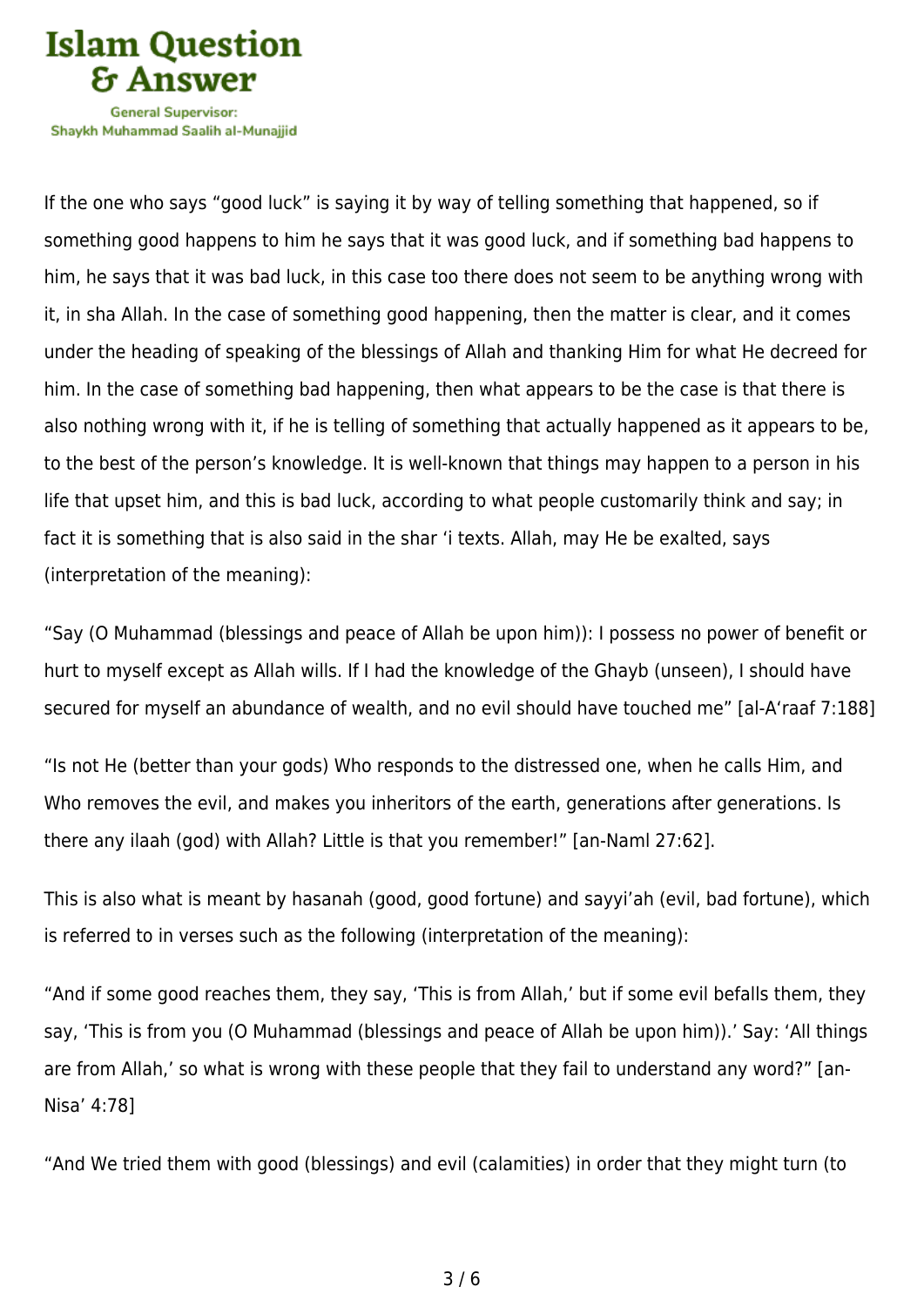

Allah's Obedience)" [al-A'raaf 7:168].

And there are many similar, well known verses.

But in that case it is stipulated that there should be nothing in his words that reflects discontent with what Allah has willed and decreed for him, or thinking negatively of Allah, or attributing the evil or bad fortune to Him, may He be glorified. Bad things, evil and harm are a reality in Allah's creation and are something that He has decreed will reach His slave according to what is decreed for that person. As for Allah's will and decree concerning His slaves, it is all good and nothing evil or bad can be attributed to Him, for Allah is exalted and far above all faults and shortcomings.

Thirdly:

Some people may say "good luck" or "bad luck", thinking that some such thing has happened outside of the decree of Allah, may He be exalted, or because he thinks that it is connected to some things that have nothing to do with events that happen, such as attributing that to the stars, or some numbers, or some days of the week, and the like.

So if someone says that some person's good luck or bad luck is due to such a reason, then what he says is wrong and is haraam, because coincidence with such things, or otherwise, is not something that Allah has made to be the cause of good or evil.

Something similar was indicated in a fatwa of the Standing Committee, when they were asked:

We often hear that a person has good luck or bad luck (or he is lucky or unlucky). To what extent is it permissible – or not – to believe in luck?

They replied:

We are required to believe in the will and decree of Allah, so we should be patient in bearing misfortune and we should give thanks to Allah and praise Him for good fortune. We should believe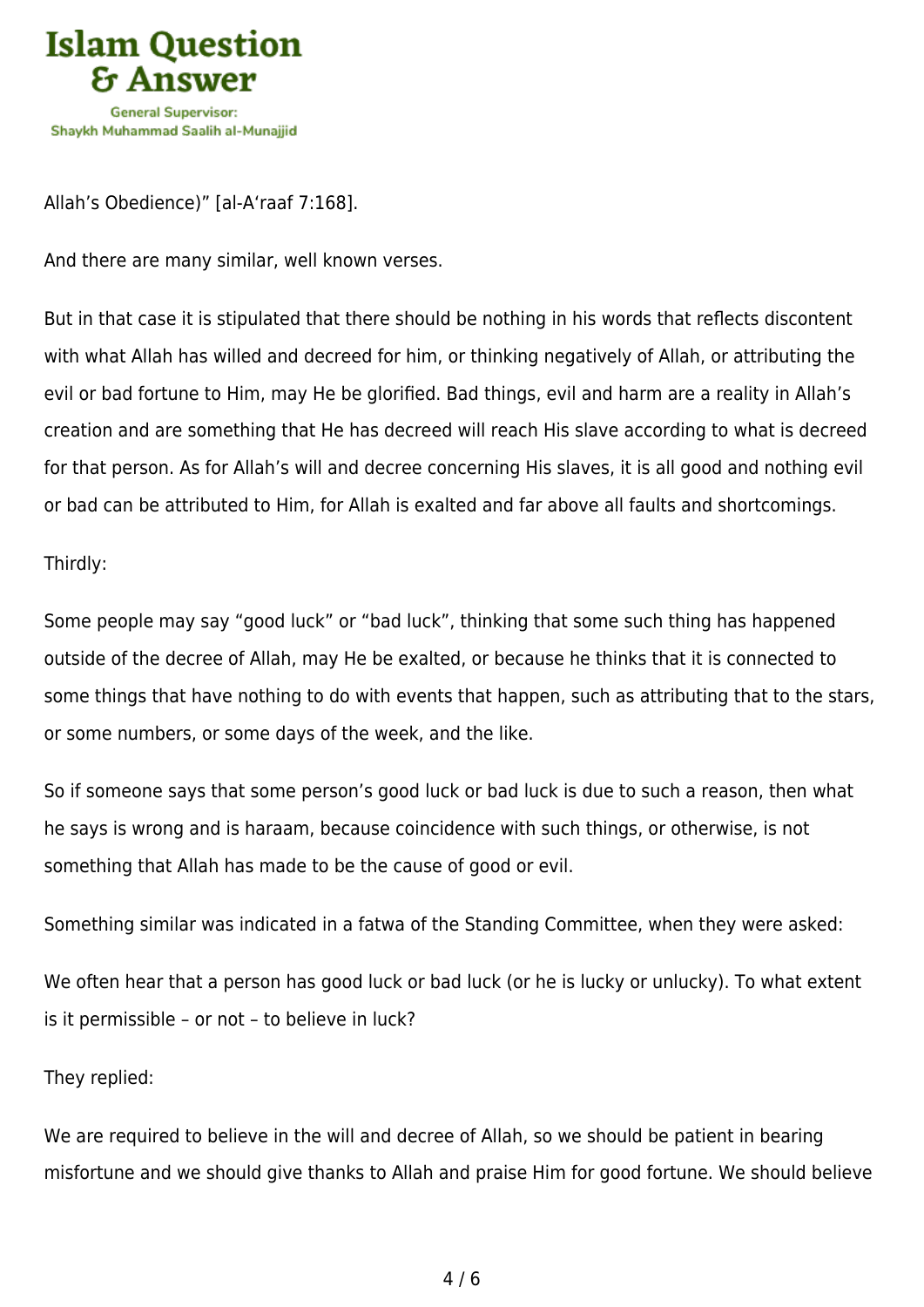

Shavkh Muhammad Saalih al-Munaiiid

that Allah has divided provision among His slaves, and has decreed that their life spans and deeds should vary, when they were still foetuses in their mothers' wombs. Allah is most wise in all that He wills and decrees, and every Muslim must attribute what befalls people of blessings and abundant provision to Allah, may He be glorified, Who bestows that and enables people to attain it; and he should attribute anything else that befalls him to the will and decree of Allah. This comes under the heading of attaining sound belief in Tawheed ar-Ruboobiyyah (Oneness of divine Lordship). The Muslim must keep away from anything that may undermine his belief and Tawheed, so he should not attribute good and blessings, or calamities and disasters, to luck or stars, for that is not permissible. And Allah is the source of strength. May Allah send blessings and peace upon our Prophet Muhammad and his family and companions. End quote.

Standing Committee for Academic Research and Issuing Fatwas

Shaykh 'Abd al-'Azeez ibn 'Abdullah Aal ash-Shaykh, Shaykh 'Abdullah ibn Ghadyaan, Shaykh Saalih al-Fawzaan, Shaykh Bakr Abu Zayd

End quote from Fataawa al-Lajnah ad-Daa'imah (26/328)

Fourthly:

The Muslim should always think positively of Allah, may He be exalted, concerning whatever befalls him in all his affairs. He may think that he has bad luck in something that may be entirely good for him. So it is better to avoid the phrase "bad luck" in all circumstances. Allah, may He be exalted, says (interpretation of the meaning):

"and it may be that you dislike a thing which is good for you and that you like a thing which is bad for you. Allah knows but you do not know" [al-Baqarah 2:216].

In Saheeh Muslim (2999) it is narrated that Suhayb (may Allah be pleased with him) said: The Messenger of Allah (blessings and peace of Allah be upon him) said: "How wonderful is the